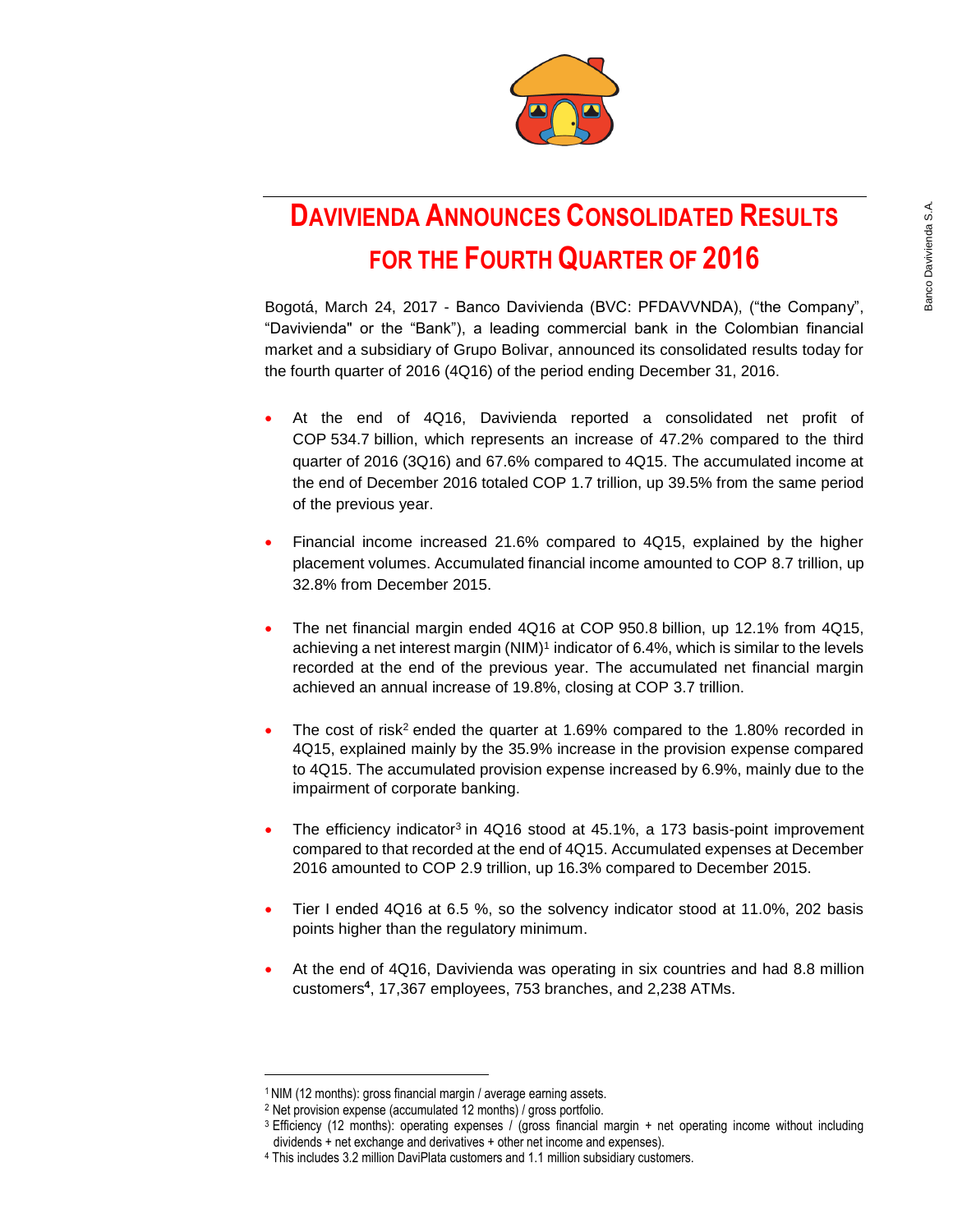

# **SUMMARY OF FINANCIAL RESULTS**

| <b>Consolidated Balance Sheet at December 2016</b><br>(COP billion) |               |         |               |                 |                 |
|---------------------------------------------------------------------|---------------|---------|---------------|-----------------|-----------------|
| <b>ASSETS</b>                                                       | <b>Dec 15</b> | Sep 16  | <b>Dec 16</b> | Dec 16 / Sep 16 | Dec 16 / Dec 15 |
| <b>Cash and interbank</b>                                           | 7,939         | 7.860   | 8.388         | 6.7%            | 5.7%            |
| Investments                                                         | 8,768         | 9,172   | 9,105         | (0.7%)          | 3.8%            |
| <b>Portfolio</b>                                                    | 62,369        | 68,678  | 71,251        | 3.7%            | 14.2%           |
| Commercial                                                          | 34,054        | 37,746  | 38,280        | 1.4%            | 12.4%           |
| Consumer                                                            | 16,322        | 17,868  | 18,862        | 5.6%            | 15.6%           |
| Mortgage                                                            | 13,722        | 15,111  | 15,788        | 4.5%            | 15.1%           |
| Provisions                                                          | (1,729)       | (2,048) | (1,678)       | $(18.0\%)$      | $(2.9\%)$       |
| Other assets                                                        | 4,642         | 5,025   | 4,804         | (4.4%)          | (3.5%)          |
| <b>Total assets</b>                                                 | 83,718        | 90,734  | 93,548        | 3.1%            | 11.7%           |
| <b>LIABILITIES</b>                                                  |               |         |               |                 |                 |
| <b>Deposits</b>                                                     | 52,849        | 58,147  | 59,645        | 2.6%            | 12.9%           |
| Demand deposits                                                     | 32,132        | 31,933  | 33,980        | 6.4%            | 5.8%            |
| Term deposits                                                       | 20,717        | 26,214  | 25,665        | $(2.1\%)$       | 23.9%           |
| <b>Bonds</b>                                                        | 9,253         | 9,708   | 9,587         | $(1.2\%)$       | 3.6%            |
| Local                                                               | 5,533         | 6,222   | 5,932         | (4.7%           | 7.2%            |
| International                                                       | 3,719         | 3,485   | 3.655         | 4.9%            | (1.7%)          |
| <b>Institutional loans</b>                                          | 8,769         | 8,128   | 8,914         | 9.7%            | 1.7%            |
| <b>Other liabilities</b>                                            | 4,131         | 5,380   | 3,358         | $(0.4\%)$       | 29.7%           |
| <b>Total liabilities</b>                                            | 75,002        | 81,363  | 83,503        | 2.6%            | 11.3%           |
| <b>EQUITY</b>                                                       |               |         |               |                 |                 |
| <b>Total equity</b>                                                 | 8,716         | 9,371   | 10,045        | 7.2%            | 15.2%           |
|                                                                     |               |         |               |                 |                 |

| <b>Consolidated Statement of Income at December 2016</b> |       |          |       |           |             |                        |                                |
|----------------------------------------------------------|-------|----------|-------|-----------|-------------|------------------------|--------------------------------|
|                                                          | 4Q 15 | 3Q 16    | 4Q 16 | 4Q16/3Q16 | 4Q16 / 4Q15 | <b>Accum Dec</b><br>16 | Accum Dec 16 /<br>Accum Dec 15 |
| <b>Financial income</b>                                  | 1,785 | 2,192    | 2,172 | $(0.9\%)$ | 21.6%       | 8,675                  | 32.8%                          |
| Portfolio                                                | 1,655 | 2,007    | 2,022 | 0.8%      | 22.2%       | 7,870                  | 29.7%                          |
| Investments                                              | 121   | 169      | 139   | (17.6%)   | 14.9%       | 752                    | 74.3%                          |
| Interbank and overnight funds                            | 10    | 16       | 11    | (34.7%)   | 10.2%       | 53                     | 61.6%                          |
| <b>Financial expenses</b>                                | 649   | 998      | 1,036 | 3.8%      | 59.5%       | 3,705                  | 64.0%                          |
| Gross financial margin                                   | 1,137 | 1,193    | 1,136 | $(4.8\%)$ | $-0.1%$     | 4,970                  | 16.3%                          |
| Provisions                                               | 289   | 306      | 185   | (39.5%)   | $-35.9%$    | 1,235                  | 6.9%                           |
| Net financial margin                                     | 848   | 887      | 941   | 7.2%      | 12.1%       | 3,735                  | 19.8%                          |
| Operating income                                         | 269   | 285      | 251   | (12.1%)   | $-6.8%$     | 1.133                  | 14.7%                          |
| Operating expenses                                       | 706   | 697      | 863   | 23.8%     | 22.2%       | 2,935                  | 16.3%                          |
| Net exchange and derivatives                             | 4     | 49       | 59    | 20.2%     | 1267.5%     | 178                    | 24.1%                          |
| Other net income and expenses                            | (5)   | $\Omega$ | 234   | 100.0%    | 100.0%      | 232                    | 100.0%                         |
| <b>Profit before taxes</b>                               | 410   | 524      | 631   | 20.5%     | 54.0%       | 2,344                  | 36.5%                          |
| Taxes                                                    | 91    | 161      | 96    | (40.0%)   | 6.4%        | 619                    | 29.0%                          |
| <b>Net profits</b>                                       | 319   | 363      | 535   | 47.2%     | 67.6%       | 1,725                  | 39.5%                          |
|                                                          |       |          |       |           |             |                        |                                |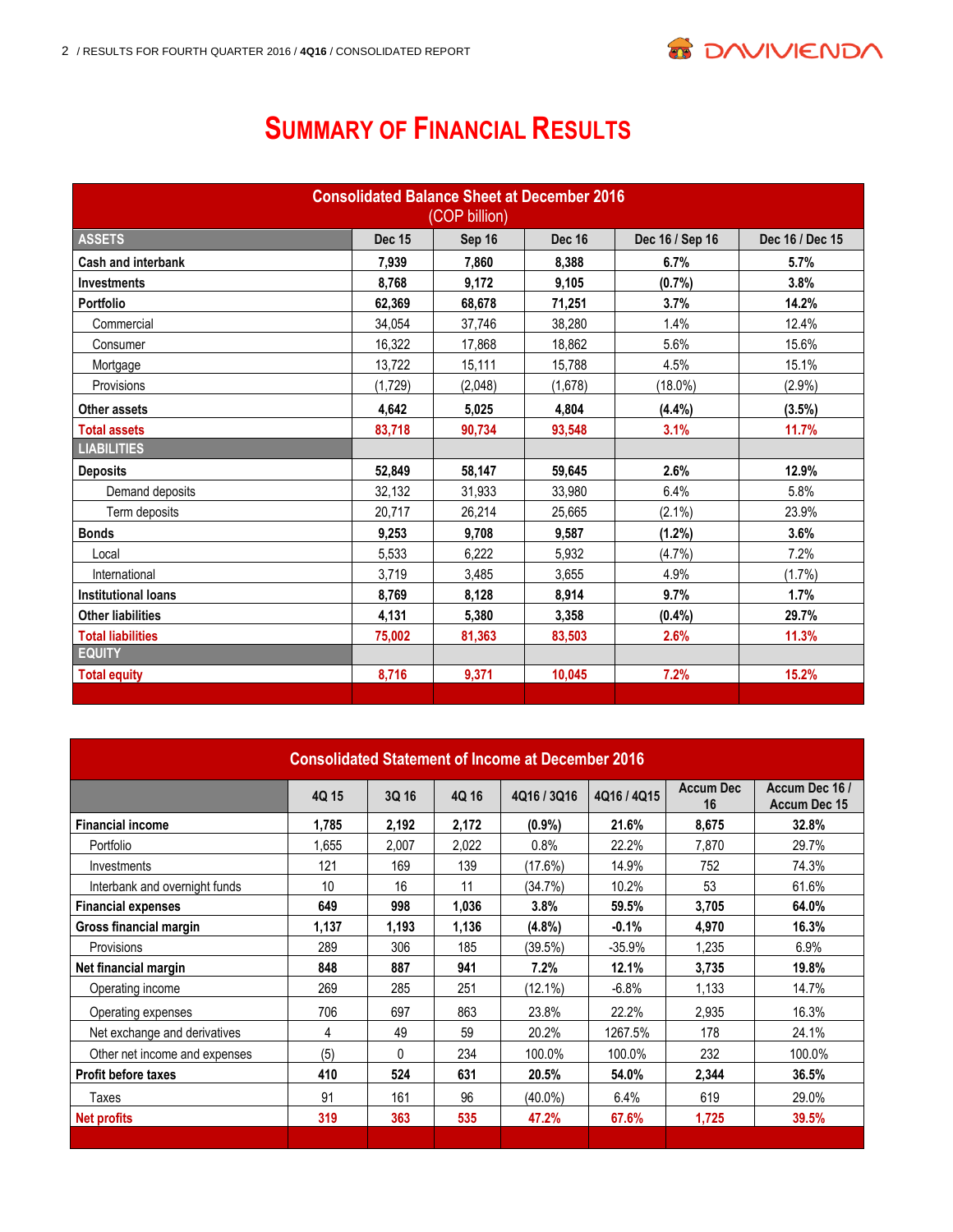

| <b>Main Consolidated Indicators</b>           |          |          |          |  |
|-----------------------------------------------|----------|----------|----------|--|
|                                               | 4Q15     | 3Q16     | 4Q16     |  |
| <b>Profitability and efficiency</b>           |          |          |          |  |
| Net interest margin                           | 6.43%    | 6.63%    | 6.44%    |  |
| Portfolio NIM                                 | 5.73%    | 5.58%    | 5.40%    |  |
| <b>Investment NIM</b>                         | 0.70%    | 1.05%    | 1.04%    |  |
| <b>ROAA</b>                                   | 1.59%    | 1.73%    | 1.92%    |  |
| <b>ROAE</b>                                   | 15.3%    | 16.8%    | 18.6%    |  |
| Fee ratio                                     | 17.5%    | 15.7%    | 15.2%    |  |
| Efficiency                                    | 46.8%    | 44.6%    | 45.1%    |  |
| <b>Solvency ratio</b>                         |          |          |          |  |
| Tier I                                        | 6.9%     | 6.9%     | 6.5%     |  |
| Tier II                                       | 4.8%     | 4.6%     | 4.6%     |  |
| Solvency                                      | 11.7%    | 11.6%    | 11.0%    |  |
| <b>CRWA/Total assets</b>                      | 84.6%    | 86.8%    | 88.4%    |  |
| <b>Quality and coverage</b>                   |          |          |          |  |
| Quality of loans > 90 days past due           | 1.62%    | 2.05%    | 1.93%    |  |
| Commercial                                    | 1.09%    | 1.74%    | 1.36%    |  |
| Consumer                                      | 2.39%    | 2.52%    | 2.58%    |  |
| Mortgage                                      | 2.00%    | 2.28%    | 251%     |  |
| Coverage of portfolio > 90 days               | 167.0%   | 141.3%   | 119.5%   |  |
| Commercial                                    | 242.2%   | 153.7%   | 137.5%   |  |
| Consumer                                      | 188.6%   | 188.5%   | 182.8%   |  |
| Mortgage                                      | 34.9%    | 56.0%    | 18.0%    |  |
| Quality of loans > 30 days past due           | 3.44%    | 4.21%    | 3.96%    |  |
| Commercial                                    | 1.62%    | 2.42%    | 2.07%    |  |
| Consumer                                      | 5.43%    | 5.97%    | 5.84%    |  |
| Mortgage                                      | 5.60%    | 6.57%    | 6.29%    |  |
| Coverage of portfolio > 30 days               | 79.7%    | 71.4%    | 59.1%    |  |
| Commercial                                    | 162.4%   | 110.0%   | 90.5%    |  |
| Consumer                                      | 83.2%    | 79.5%    | 80.9%    |  |
| Mortgage                                      | 16.1%    | 27.1%    | 10.1%    |  |
| Cost of risk                                  | 1.80%    | 1.89%    | 1.69%    |  |
| <b>Balance structure</b>                      |          |          |          |  |
| Net portfolio / Funding sources               | 88.0%    | 90.4%    | 91.2%    |  |
| Net portfolio / Funding sources without bonds | 101.2%   | 103.6%   | 103.9%   |  |
| Net Portfolio / Deposits                      | 118.0%   | 118.1%   | 119.5%   |  |
| <b>Stock</b>                                  |          |          |          |  |
| Share price                                   | 21,800   | 29,500   | 30,000   |  |
| Carrying amount of the share                  | 1.12     | 1.49     | 1.51     |  |
| <b>COP - USD exchange rate</b>                |          |          |          |  |
| Closing exchange rate                         | 3,149.47 | 2,880.08 | 3,000.71 |  |
| Average exchange rate                         | 2,745.46 | 3,061.91 | 3,050.57 |  |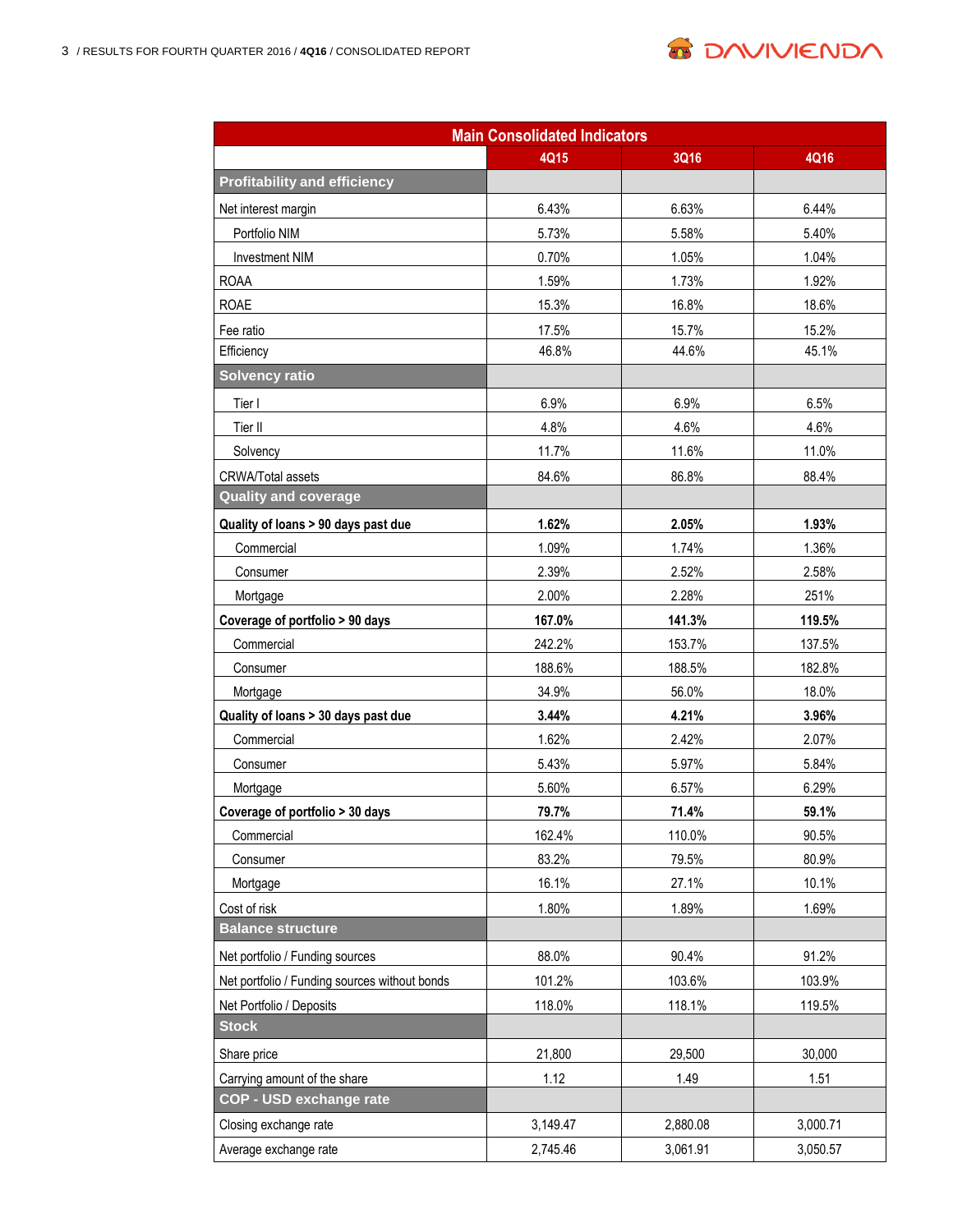

# **ECONOMIC CONTEXT**

### Colombia.

In terms of economy, in many aspects, 2016 represented a continuity of the phenomena observed in 2015. In the international sphere, growth was surprisingly low, especially because of the economic slowdown of the US and emerging countries, based on which the lowest global growth was recorded following the international financial crisis of 2009. In Colombia, the GDP also continued its downward trend, a phenomenon consistent with the behavior observed in most emerging economies.

However, certain aspects showed significant improvement, particularly in the second half of the year. These aspects include the recovery of oil prices, the moderation of the U.S. dollar/Colombian peso exchange rate and the turning point in domestic inflation.

As far as the prices of commodities, in the first few weeks of the year, their downward trend worsened, but they hit rock bottom around February, ending the year with higher prices than those observed at the start. The Brent Crude price started out the year at USD 37.22 per barrel and reached USD 56.82 at the end of the year.

In July 2016, inflation reached 8.96%, the highest rate since October 2000. The behavior of the prices was strongly influenced by the rise in food prices driven by the El Niño phenomenon, and secondly, due to the effects of the exchange-rate pass-through. The stabilization of food prices in the second half of the year allowed the inflation rate to drop to 5.75% in December.

In 2016, an average exchange rate of COP 3,051 per USD 1 was achieved, and the exchange rate at the end of the year was COP 3,000.7. The average devaluation during the year was 11.2%, which was more moderate than that recorded in 2015, which exceeded 37.3%.

The growth of the Colombian economy dropped to 2.0% in 2016, after growing 3.1% in 2015. Seven of the nine major production sectors that make up the GDP showed positive growth, four of which obtained annual growth rates greater than those of the total GDP in the year. The economic sector with the worst performance was mining, which recorded a variation of -6.5%, while financial and real estate services had the highest increase at 5.0%.

Due to the increase in inflation, and with the additional goal of controlling the spending over revenue in the economy, which is expressed as a strong deficit in the checking account, the Central Bank continued over the greater part of the year the upward adjustment in its intervention rate, which started in September 2015. The indicator, which started the year at 5.75%, increased to 7.75% in August and remained the same until the middle of December, when a new process of decline began through a reduction of 25 basis points.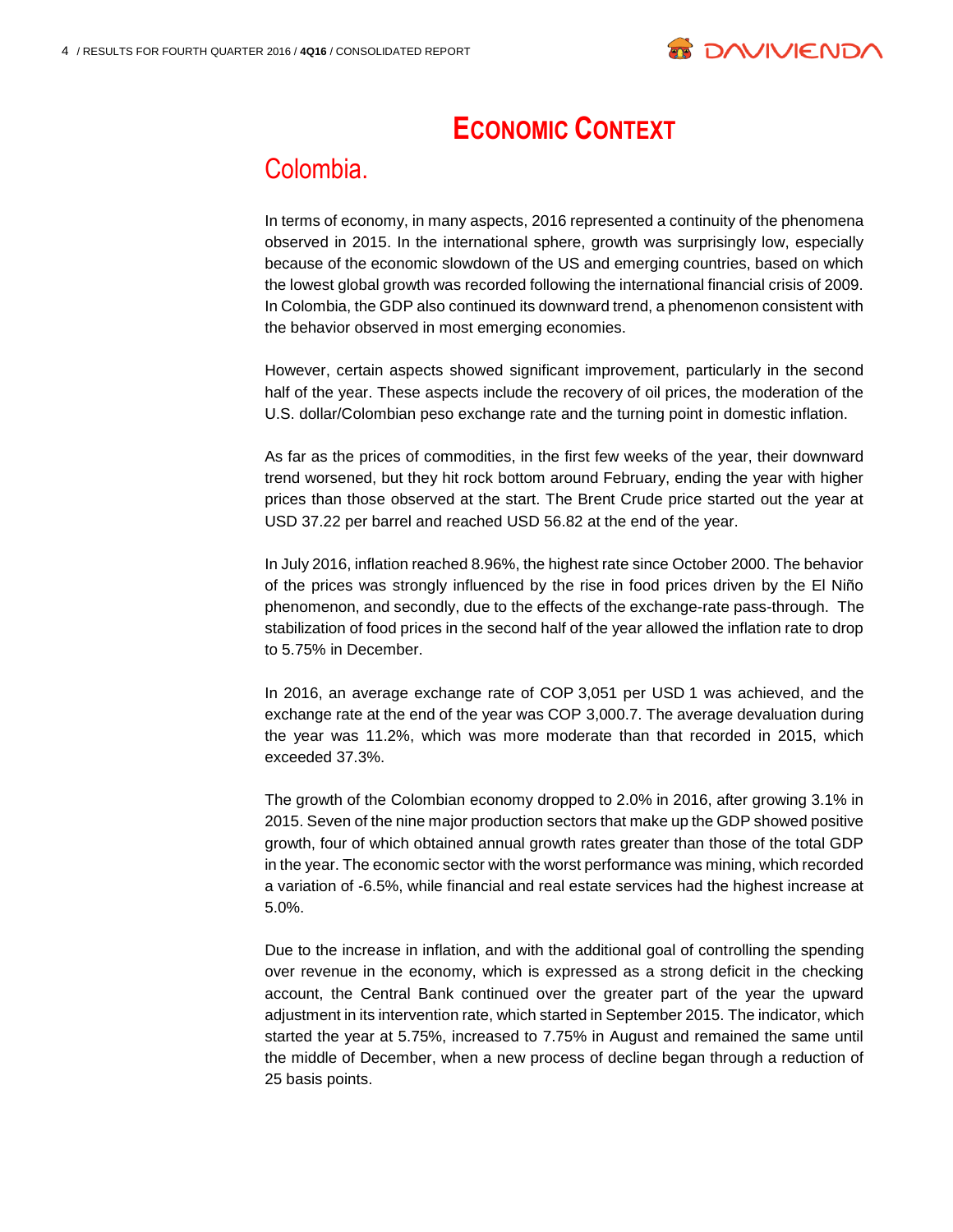

# Central America.

Economic activity, measured based on the Gross Domestic Product, recorded slowdowns year-to-date up to the third quarter of 2016 in Panama and Costa Rica. On the other hand, El Salvador and Honduras showed upswings.

For the year 2016 recorded as a whole, average estimated growth, using different sources, would be 5.4% in Panama, the highest in the region, followed by Costa Rica at 4.3%, Honduras at 3.6% and El Salvador at 2.4%.

Inflation in the region in 2016 recorded a general change in trend from a downward behavior to an upward behavior in the second half of the year. These movements were driven by increases in the price of oil, following the low levels reached in the month of February.

Inflation in Costa Rica remained below the target range set by the Central Bank (2.0% to 4.0%) and ended the year with an annual variation of 0.76%. In Honduras, inflation ended the year at 3.31%, below the range set by the Central Bank (3.5% to 5.5%). In Panama, inflation ended the year at 1.46%. In El Salvador, there was a slowdown that took inflation to negative territory at the end of the year at -0.93%. The reason for this behavior was the upward adjustment of water rates in the last quarter of 2015, which generated higher positive inflations in the first three quarters of the year due to the base effect.

As regards the risk rating, Costa Rica and El Salvador showed impairment in 2016, mainly due to fiscal risks. Panama maintained its rating stable and Honduras' rating improved. Below are further details of this situation.

In Costa Rica, the Standard & Poor's rating agency reduced the rating from BB to BBand the outlook regarding rating remains in negative territory. El Salvador was the country with the greatest decline in its risk rating in the region: Moody's downgraded from Ba3 to B3 and Standard & Poor's lowered its rating from B+ to B-. The reductions, according to the rating agencies, were attributed to the difficulty to issue long-term foreign debt, the absence of a political consensus to approve needed fiscal reforms, the decline in the tax situation and the little leeway to maneuver the government till. In Honduras, Moody´s assigned a better risk rating, going from B3 to B2 with a positive outlook, mainly due to progress in fiscal matters and compliance with the IMF's requirements in the current standby agreement. In Panama, the rating remained stable at BBB with stable outlooks.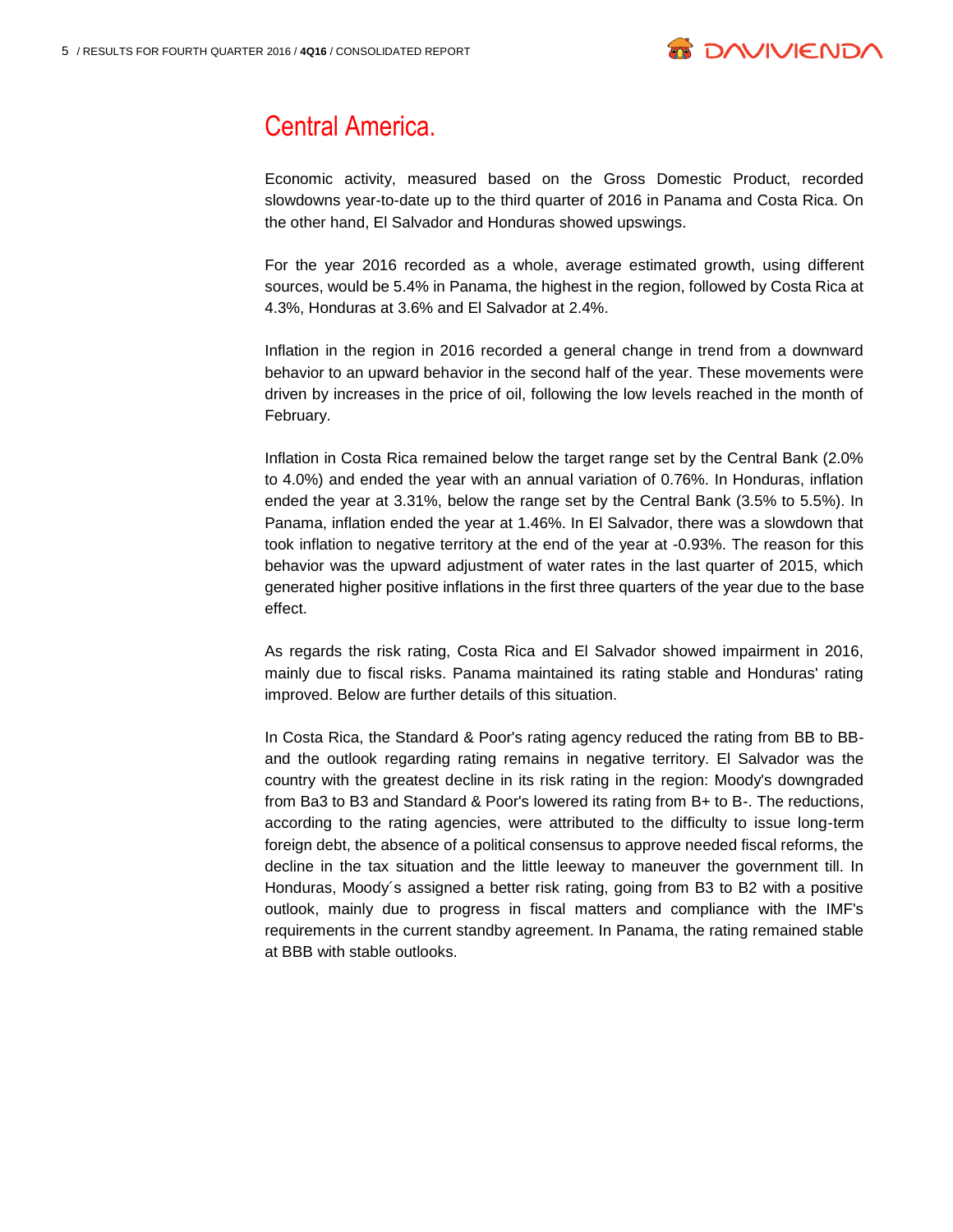

no E

# **CONSOLIDATED RESULTS OF 4Q16 BALANCE SHEET**

#### **Assets**

At December 31, 2016, consolidated assets amounted to COP 93.5 trillion, growing 3.1% quarterly and 11.7% annually, mainly due to the performance of the commercial and consumer portfolios.

The consolidated ROAA<sup>5</sup> closed 4Q16 at 1.92%, up 19 basis points from the end of 3Q16 and up 33 basis points from the end of 2015.

#### **Evolution of Consolidated Assets** (in COP trillions)

|                             |                                    |       |         |      | 90.7      | ວບ.ບ                                            |
|-----------------------------|------------------------------------|-------|---------|------|-----------|-------------------------------------------------|
|                             |                                    |       | 83.7    |      | 7.9       | 8.4                                             |
|                             |                                    |       | 7.9     |      | 9.2       | 9.1                                             |
|                             |                                    |       | 8.8     |      |           |                                                 |
|                             | 4Q16/3Q16 4Q16/4Q15                |       |         |      |           |                                                 |
| Cash                        | 6.7%                               | 5.7%  |         |      |           |                                                 |
| <b>Investments, net</b>     | (0.7%                              | 3.8%  | 62.4    |      | 68.7      | 71.3                                            |
| Loans, net                  | 3.7%                               | 14.2% |         |      |           |                                                 |
| Other assets <sup>(6)</sup> | $(4.4\%)$                          | 3.5%  |         |      |           |                                                 |
| <b>Assets</b>               | 3.1%                               | 11.7% | 4.6     |      | 5.0       | 4.8                                             |
|                             |                                    |       | Dec. 15 |      | Sep. 16   | Dec. 16                                         |
|                             | <b>Asset</b>                       |       |         |      |           | Dec. 15 Sep. 16 Dec. 16 4Q16 / 3Q16 4Q16 / 4Q15 |
|                             | Colombia                           | 62.0  | 70.0    | 72.0 | 2.9%      | 16.2%                                           |
|                             | International $(7)$                | 22.8  | 21.9    | 22.7 | 3.6%      | $(0.6\%)$                                       |
|                             | International USD\$ <sup>(8)</sup> | 7.2   | 7.6     | 7.6  | $(0.5\%)$ | 4.3%                                            |
|                             |                                    |       |         |      |           |                                                 |

Colombia's assets account for 76.1% of the consolidated assets, closing at COP 72.0 trillion. They grew mainly due to the higher volumes of the commercial and consumer portfolios, with annual growths of 16.4% and 19.1%, respectively.

Assets in foreign subsidiaries account for 23.9% of the consolidated assets, closing at USD 7.6 billion. They stood at levels similar to those recorded in 3Q16 and grew 4.3% year over year, mainly due to the performance of the net portfolio, which closed at USD 5.1 billion.

<sup>5</sup> ROAA (12 months): accumulated profit / average annual assets.

<sup>6</sup> Other assets include: Acceptances and derivatives, accounts receivable, property, plant and equipment, other nonfinancial assets and goodwill and intangibles.

<sup>7</sup> Davivienda International includes: El Salvador, Costa Rica, Panama and Honduras.

<sup>&</sup>lt;sup>8</sup> (in billions of USD) The official COP-USD exchange rate devaluated 4.2% compared to 3Q16 and revaluated 4.7% compared to the end of 4Q15.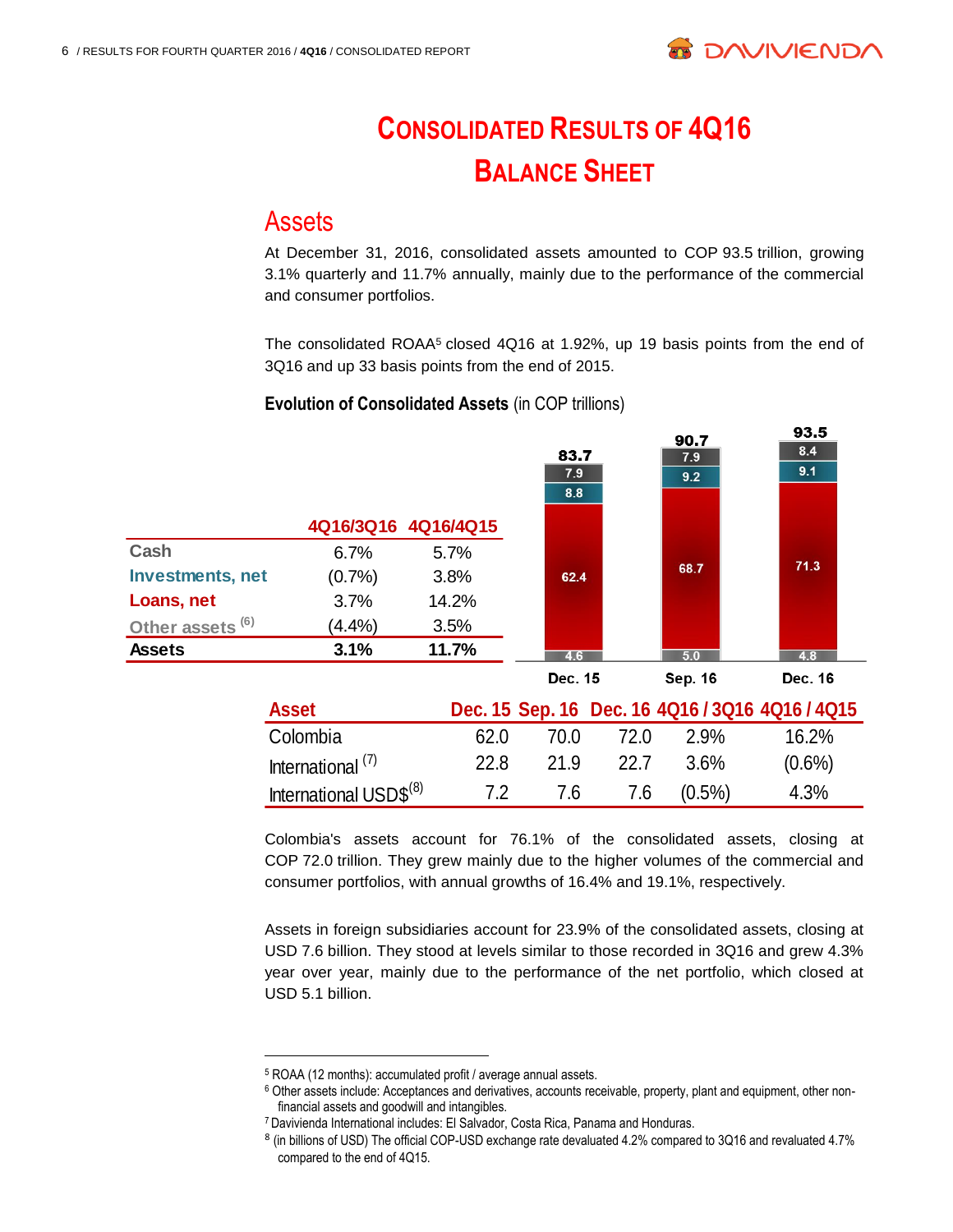

### Cash and Interbank

At the end of 4Q16, cash and interbank totaled COP 8.4 trillion, up 6.7% from 3Q16 and 5.7% from 4Q15. In Colombia, it closed at COP 4.6 trillion, up 18.7% compared to 3Q16 and 22.5% from 4Q15, explained by the increase in the balance of the Central Bank's accounts.

In foreign subsidiaries, cash and interbank totaled USD 1.3 billion, decreasing 8.8% compared to 3Q16 and 5.0% compared to 4Q15, mainly in Panama due to the withdrawal of deposits.

### Investments Portfolio

In December 2016, the consolidated investment portfolio closed at COP 9.1 trillion, down 0.7% from 3Q16 and up 3.8% from 4Q15, driven mainly by the performance of investments in Colombia, which decreased 0.7% during the quarter and increased 6.3% during the year, closing at COP 7.8 trillion, triggered by the 4.5% increase in fixedincome and the incorporation of 1.404.627.384 shares of Credibanco since it became a a limited company, which left Davivienda with a 15.55% share in that company.

In foreign subsidiaries, investments closed at USD 1.0 billion, down 4.5% from 3Q16, explained mainly by the lower position in the portfolios of El Salvador and Honduras due to the sale of debt securities issued by the Goverment. In relation to 4Q15, investments increased by 2.4%

# Gross Loan Portfolio

The gross loan portfolio closed at COP 72.9 trillion, driven by the growth dynamic of the three lines of business detailed below.

|                                     |                     |       |      | 64.1    | 70.7<br>15.1 | 72.9<br>15.8                                    |
|-------------------------------------|---------------------|-------|------|---------|--------------|-------------------------------------------------|
|                                     | 4Q16/3Q16 4Q16/4Q15 |       |      | 13.7    | 17.9         | 18.9                                            |
| <b>Mortgage</b>                     | 4.5%                | 15.1% |      | 16.3    |              |                                                 |
| <b>Consumer</b>                     | 5.6%                | 15.6% |      |         |              |                                                 |
| Commercial <sup>(9)</sup>           | 1.4%                | 12.4% |      | 34.1    | 37.7         | 38.3                                            |
| <b>Gross Loans</b>                  | 3.1%                | 13.8% |      |         |              |                                                 |
|                                     |                     |       |      | Dec. 15 | Sep. 16      | Dec. 16                                         |
| <b>Gross Loans</b>                  |                     |       |      |         |              | Dec. 15 Sep. 16 Dec. 16 4Q16 / 3Q16 4Q16 / 4Q15 |
| Colombia                            |                     | 49.0  | 56.2 | 57.4    | 2.2%         | 17.2%                                           |
| International                       |                     | 15.1  | 14.5 | 15.5    | 6.8%         | 2.7%                                            |
| International USD\$ <sup>(10)</sup> |                     | 4.8   | 5.0  | 5.2     | 2.6%         | 7.8%                                            |

#### **Consolidated Gross Loan Portfolio Performance (in COP trillions)**

<sup>&</sup>lt;sup>9</sup> The commercial portfolio includes microfinance loans.

<sup>&</sup>lt;sup>10</sup> In billion of USD.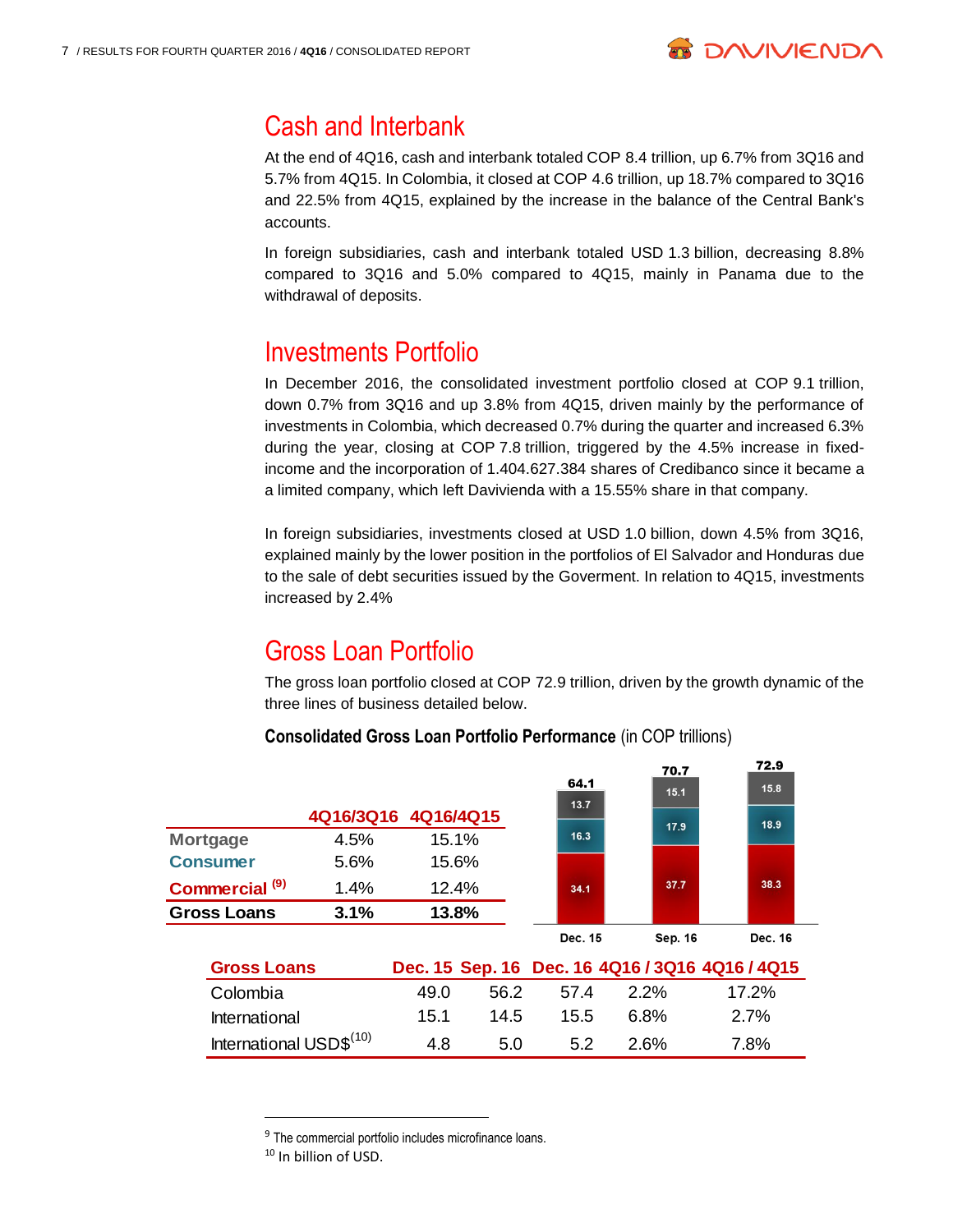

In Colombia, the gross loan portfolio totaled COP 57.4 trillion. The 2.2% quarterly increase is driven by the performance of the consumer portfolio (5.5%), mainly in credit cards, free investment loans, and the mortgage portfolio, which grew 3.7% compared to 3Q16. Compared to 4Q15, the increase was 17.2%, due to the performance of the commercial portfolio (16.4%), mainly in corporate and SME loans, and the improved growth dynamic of the consumer portfolio (19.1%).

In foreign subsidiaries, the gross loan portfolio totaled USD 5.2 billion, increasing 2.7% compared to the commercial portfolio from 3Q16 and 6.2% from 4Q15, closing at USD 3.0 billion, mainly in Costa Rica and El Salvador. It is also important to highlight the increased share of mortgage loans in the region, achieving a balance increase of 3.6% during the quarter and 13.7% compared to 4Q15, mainly in Costa Rica, El Salvador and Panama.

## Portfolio Quality by Type and Coverage

|              | NPL > 90 days |           |             |  |  |
|--------------|---------------|-----------|-------------|--|--|
|              |               | 4Q15 3Q16 | <b>4Q16</b> |  |  |
| Commercial   | 1.09%         | 1.74%     | 1.36%       |  |  |
| Consumer     | 2.39%         | 2.52%     | 2.58%       |  |  |
| Mortgages    | 2.00%         | 2.28%     | 2.51%       |  |  |
| <b>Total</b> | 1.62%         | 2.05%     | 1.93%       |  |  |

|              | Coverage |                |                      | <b>Total Reserve Coverage</b>  |        |               |        |
|--------------|----------|----------------|----------------------|--------------------------------|--------|---------------|--------|
|              |          | 4Q15 3Q16 4Q16 |                      |                                | 4Q15   | 3Q16          | 4Q16   |
| Commercial   |          |                |                      | 242.2% 153.7% 137.5% Comercial | 312.7% | 213.6%        | 237.5% |
| Consumer     |          |                |                      | 188.6% 188.5% 182.8% Consumo   |        | 256.3% 260.4% | 255.4% |
| Mortgages    | 34.9%    | 56.0%          | 18.0%                | Vivienda                       | 112.6% | 104.4%        | 97.3%  |
| <b>Total</b> |          |                | 167.0% 141.3% 119.5% | <b>Reservas</b>                | 238.3% | 202.2%        | 204.2% |

The consolidated portfolio quality indicator<sup>11</sup> was 1.93%, down 12 basis points from 3Q16, mainly due to 48 basis-point in the commercial portfolio indicator in Colombia, driven by the write-offs in the corporate and business portfolio for COP 307.6 billion.

The consolidated consumer portfolio indicator increased by 6 basis points, closing at 2.58%, this increase is mainly explained by the Colombian portfolio in credit card and free investment portfolios, as a result of the economic situation observed in the country and the growth of these products during the year.

Finally, the indicator for the consolidated mortgage portfolio increased by 23 basis points, closing at 2.51%, mainly in Social housing and leasing products in Colombia. The first was influenced by the increase in the Real Value Unit (UVR) and by social housing

 $\overline{a}$ 

<sup>11</sup> Quality: portfolio > 90 days / gross portfolio.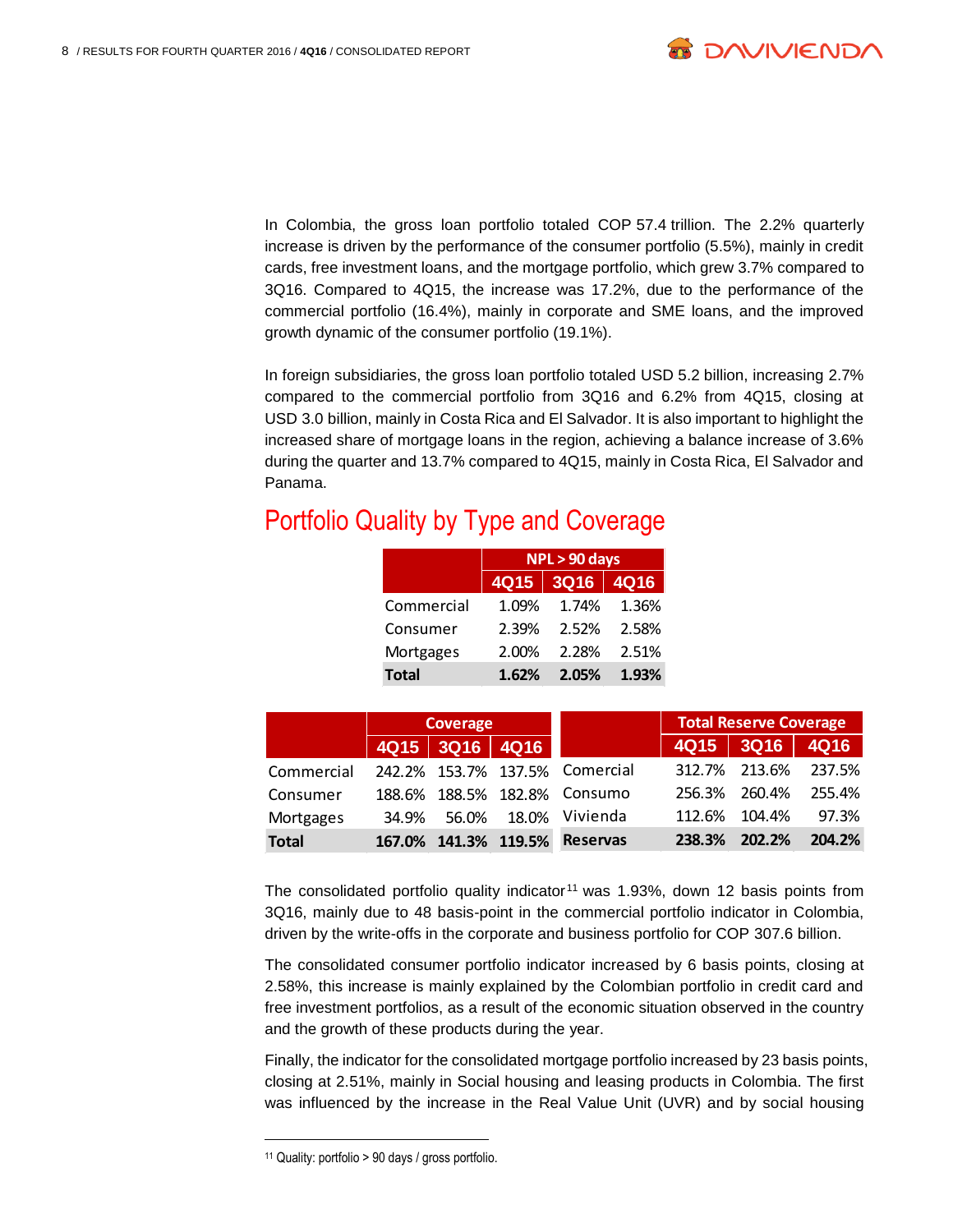

customers without access to the coverages granted by the government. In the case of housing leasing, the increase is focused on the segment of independent people with long-term financing. In the last six months of 2016, the origination policies were adjusted for the most risky niches both in the mortgage portfolios and in some consumer products.

The consolidated coverage level<sup>12</sup> as of December 2016 was 204,2%, down from 3Q16, mainly explained by the fact that during the second half of 2016, adjustments were made to the estimation of parameters for the calculation of impairment. Particularly for the morgtgages cases, the adjustments were finalized in the last quarter, fully recognizing the value of the guarantees backing the loans and adjusting the level of provisions to the historical loss of the portfolio. Although mortgage portfolio coverage, which includes only IFRS reserves, declined to 18.0%, the level of provisions fully covers the loan losses observed in the portfolio.

As for the level of consolidated coverage adding the difference of provisions model, it would close with a coverage of 204.2%, while the coverage indicator under losses incurred closed at 119.5%. This difference includes the provisions generated between the models of expected and incurred losses that are reflected in the Other Comprehensive Income account into the equity of the Consolidated Financial Statements; This difference includes the counter cyclical provisions of commercial and consumer portfolios that are constituted to recognize economic events and the general provision of mortgages that are only constituted into the Individual Financial Statement and are not included in the model of incurred losses by the Consolidated Financial Statements.

In 4Q16, there were write-offs amounting to COP 624.2 billion, 0.9% of the gross portfolio, which increased 118.8% compared to 3Q16, mainly due to the higher level of write-offs carried out during the quarter in the commercial portfolio in Colombia. Accumulated write-offs as of December 2016 comprise 2.1% of the gross loan portfolio, totaling COP 1.5 trillion, particularly in Colombia.

#### Other Assets<sup>13</sup>

Other assets closed at COP 4.8 trillion, down 4.4% from 3Q16, driven by the real estate asset sale carried out in the month of December, in which a portfolio of commercial and administrative offices was sold in several cities in Colombia for COP 637 billion.

Compared to 4Q15, other assets increased 3.5% due to the advance payment of income tax to the DIAN and advance payments on contracts to suppliers on account of the merger with Leasing Bolívar.

#### Liabilities

 $\overline{a}$ 

At the end of 2016, consolidated liabilities totaled COP 83.5 trillion, up 2.6% from 3Q16 and 11.3% from 4Q15, mainly due to the performance of deposits and repo transactions, in addition to the two bond issuances during the year. Liabilities in Colombia totaled

<sup>12</sup> Coverage: reserves(Includes reserves registered in P&L and reserves included in Equity accounts) / portfolio > 90 days.

<sup>&</sup>lt;sup>13</sup> Other assets include: Acceptances and derivatives, accounts receivable, property, plant and equipment, other nonfinancial assets and goodwill and intangibles.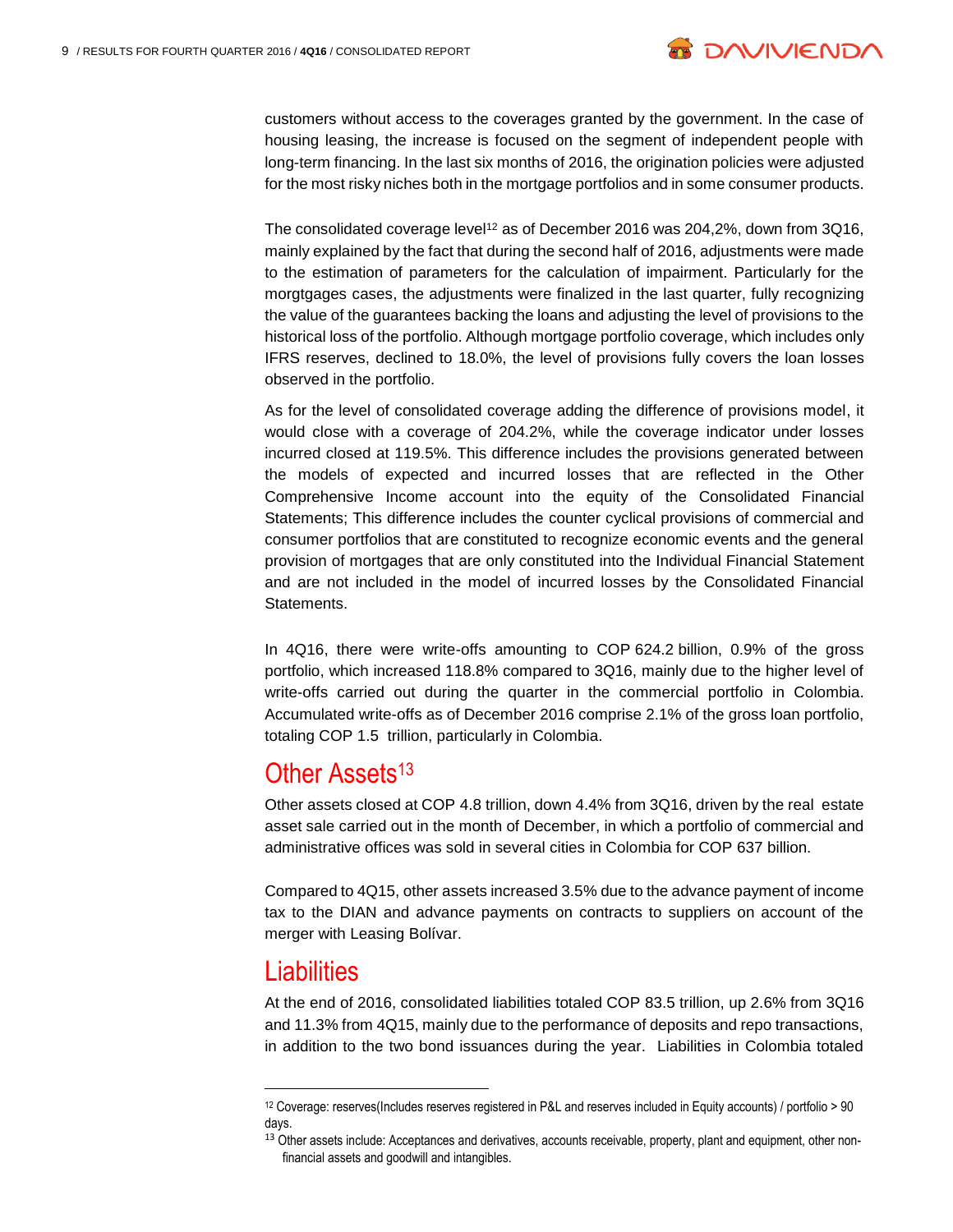COP 63.5 trillion, representing 76.0% of the consolidated liabilities, with quarterly and annual growth rates of 2.4% and 15.9%, respectively. In the liabilities of foreign subsidiaries closed at USD 6.7 billion, down 0.7% from 3Q16 and up 4.0% from 4Q15.

**B DAVIVIEND/** 

Consolidated funding sources <sup>14</sup> totaled COP 78.1 trillion, reaching a net portfolio to funding source ratio of 91.2% compared to the 90.4% recorded at the end of 3Q16; without including bonds, this ratio would increase to 103.9%.



#### **Evolution of Funding Sources** (in COP trillion)

| <b>Funding Sources</b>              |      |      |      |           | Dec. 15 Sep. 16 Dec. 16 4Q16 / 3Q16 4Q16 / 4Q15 |
|-------------------------------------|------|------|------|-----------|-------------------------------------------------|
| Colombia                            | 51.3 | 57.3 | 59.0 | 2.9%      | 14.9%                                           |
| <b>International</b>                | 19.6 | 18.7 | 19.2 | 2.7%      | $(1.9\%)$                                       |
| International USD\$ <sup>(15)</sup> | 6.2  | 6.5  | 6.4  | $(1.4\%)$ | $3.0\%$                                         |

Consolidated demand deposits totaled COP 34.0 trillion, growing mainly due to the increased volume in savings accounts in Colombia (6.0% compared to 3Q16 and 13.3% compared to 4Q15). In foreign subsidiaries, demand deposits remained at USD 2.4 billion.

Consolidated term deposits amounted to COP 25.7 trillion, down 2.1% from 3Q16, driven mainly by the 2.9% decrease in term deposits in Colombia and the decrease in term deposits in Panama. Compared to 4Q15, term deposits increased by 23.9%, growing 36.5% in Colombia and 6.9% in subsidiaries, mainly in Costa Rica and El Salvador.

Consolidated bonds totaled COP 9.6 trillion, down 1.2% from 3Q16, driven by the redemption of COP 276.6 billion during the quarter. Compared to 4Q15, bonds grew 3.6% as a result of the two local bond issuances carried out in the second half of the year in Colombia; the first in senior bonds for COP 600 billion in July and the second in subordinated bonds of COP 359 billion in September. In foreign subsidiaries, bonds closed at USD 202 million, slightly lower than 3Q16 due to matured bonds for USD 10.0 million in El Salvador and 3.9% compared to 4Q15 due to the issuances of standardized bonds in Costa Rica of USD 18.9 million in February 2016 and

<sup>&</sup>lt;sup>14</sup> Funding sources = total deposits + bonds + institutional loans.

<sup>15</sup> (in billion of USD)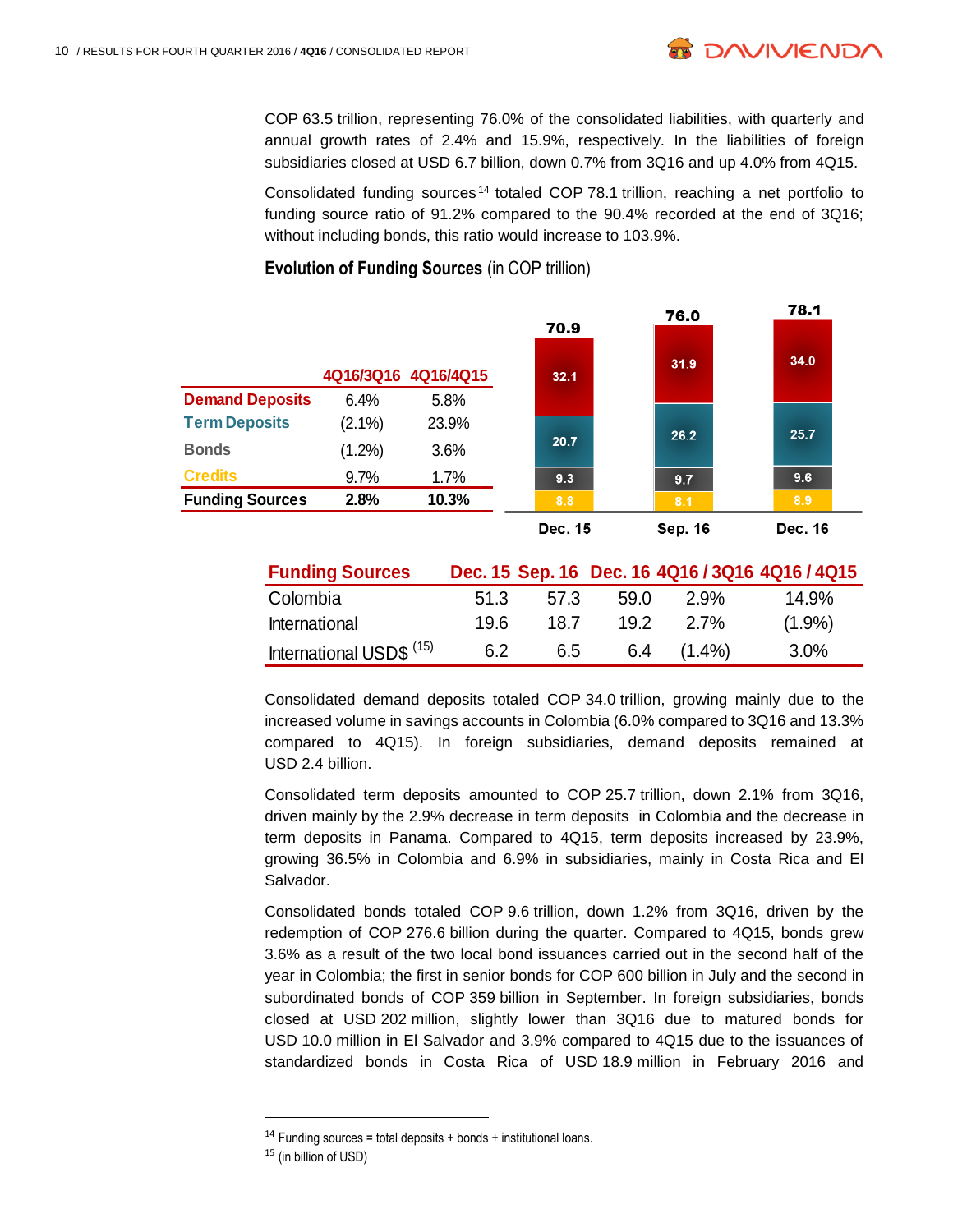USD 3.6 million in July 2016. Regarding our operation in El Salvador, there was an issuance of senior bonds in the local market for USD 30 million in November.

**B DAVIVIENDA** 

Consolidated rediscount loans and banking correspondent loans amounted to COP 8.90 trillion, up 9.7% from 3Q16 and 1.7% from 4Q15, mainly due to the 10.9% quarterly and 6.7% annual increase in financial obligations incurred with entities abroad and whole banks in Colombia.

# Regulatory Capital and Equity

Equity closed at COP 10.0 trillion, up 7.2% from 3Q16 and 15.2% from 4Q15. Tier I plus Tier II equity stood at levels similar to those recorded in 3Q15, closing at COP 9.4 trillion.

The solvency ratio stood at 202 basis points above the minimum solvency required in Colombia (9%), closing out at 11.0%. It decreased 0.5% compared to 3Q16, mainly due to the *tier I* decrease, going from 6.9% to 6.5%, driven mainly by the higher deduction of capital investments in supervised entities that are not consolidated due to the Credibanco shares.

Weighted assets by risk level amounted to COP 82.7 trillion, up 5.0% from the end of 3Q16, driven by the increase in portfolio, financial leasing transactions and the higher volume of contingencies due to the increase in bank guarantees





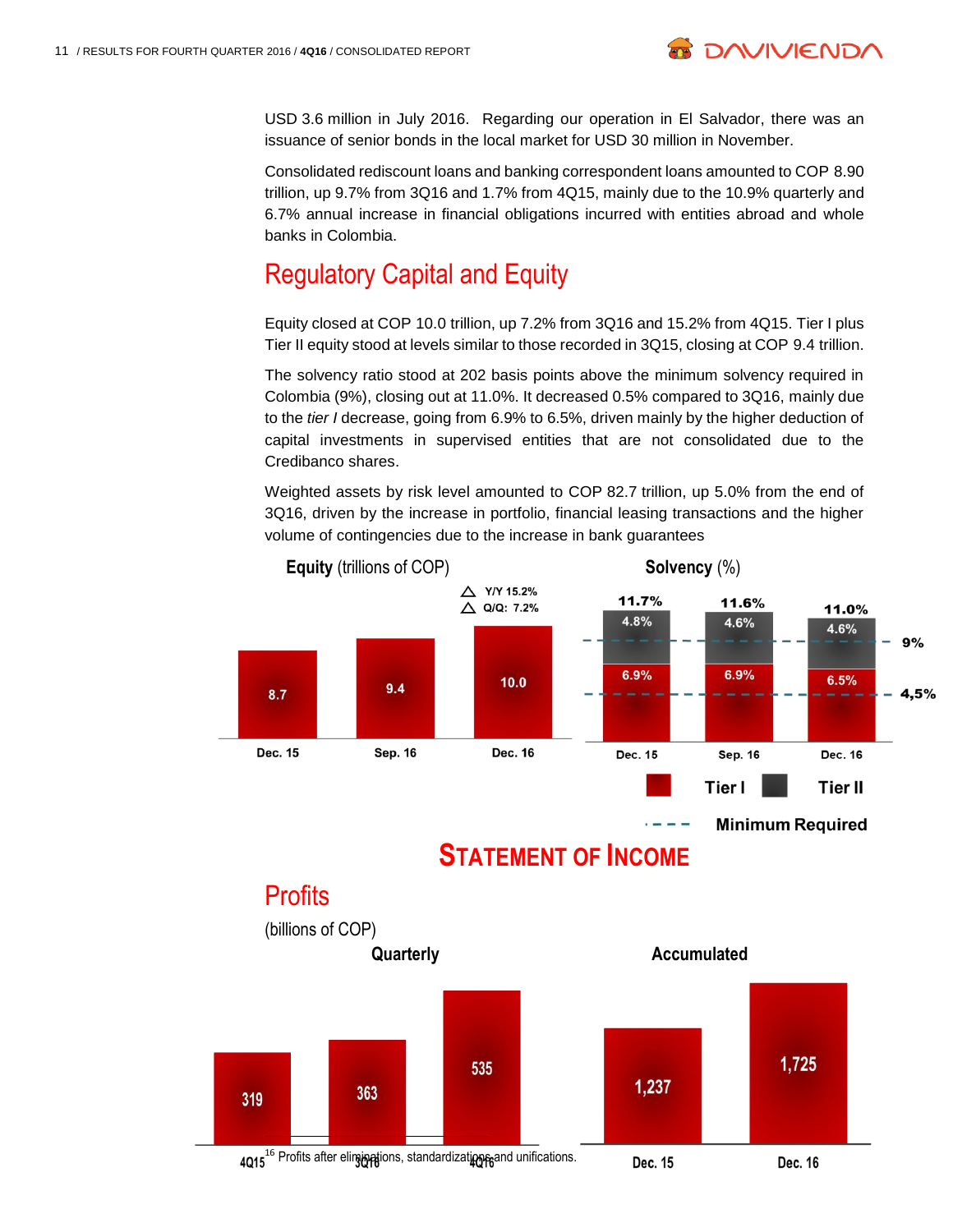

| 4Q16/3Q16 | 4Q16/4Q15 |                                    | Dec. 16 / Dec. 15 |
|-----------|-----------|------------------------------------|-------------------|
| $\%$      | $\%$      |                                    |                   |
| 7.2       | 12.1      | Financial Margin, net              | 19.8              |
| (12.1)    | (6.8)     | Operative Income                   | 14.7              |
| 23.8      | 22.2      | <b>Operative Expenses</b>          | 16.3              |
| 500.2     | 100.0     | FX Changes, Derivatives and Others | 203.1%            |
| 20.5      | 54.0      | Income before Tax                  | 36.5              |
| (40, 0)   | 6.4       | Taxes                              | 29.0              |
| 47.2      | 67.6      | Net Income <sup>(16)</sup>         | 39.5              |

Net profit ended 4Q16 at COP 534.7 billion, up 47.2% from 3Q16 and 67.6% form 4Q15, mainly due to the annual increase in portfolio revenue (22.2%), the decrease in the impairment balance (35.9%) and the generation of other revenue due to the real estate sale, and the receipt of Credibanco shares.

Accumulated profit at December 2016 totaled COP 1.7 trillion, up 39.5% from the same period of the previous year as a result of the 29.7% increase in portfolio revenue, mainly the commercial portfolio, and the 74.3% increase in revenue generated by the investment portfolio.

In view of the above, the Return on Average Equity (ROAE) <sup>17</sup> at the end of 4Q16 was 18.6%, compared to the 16.8% recorded in 3Q16 and 15.3% reached at the end of 4Q15.

# Net Financial Margin



(billions of COP)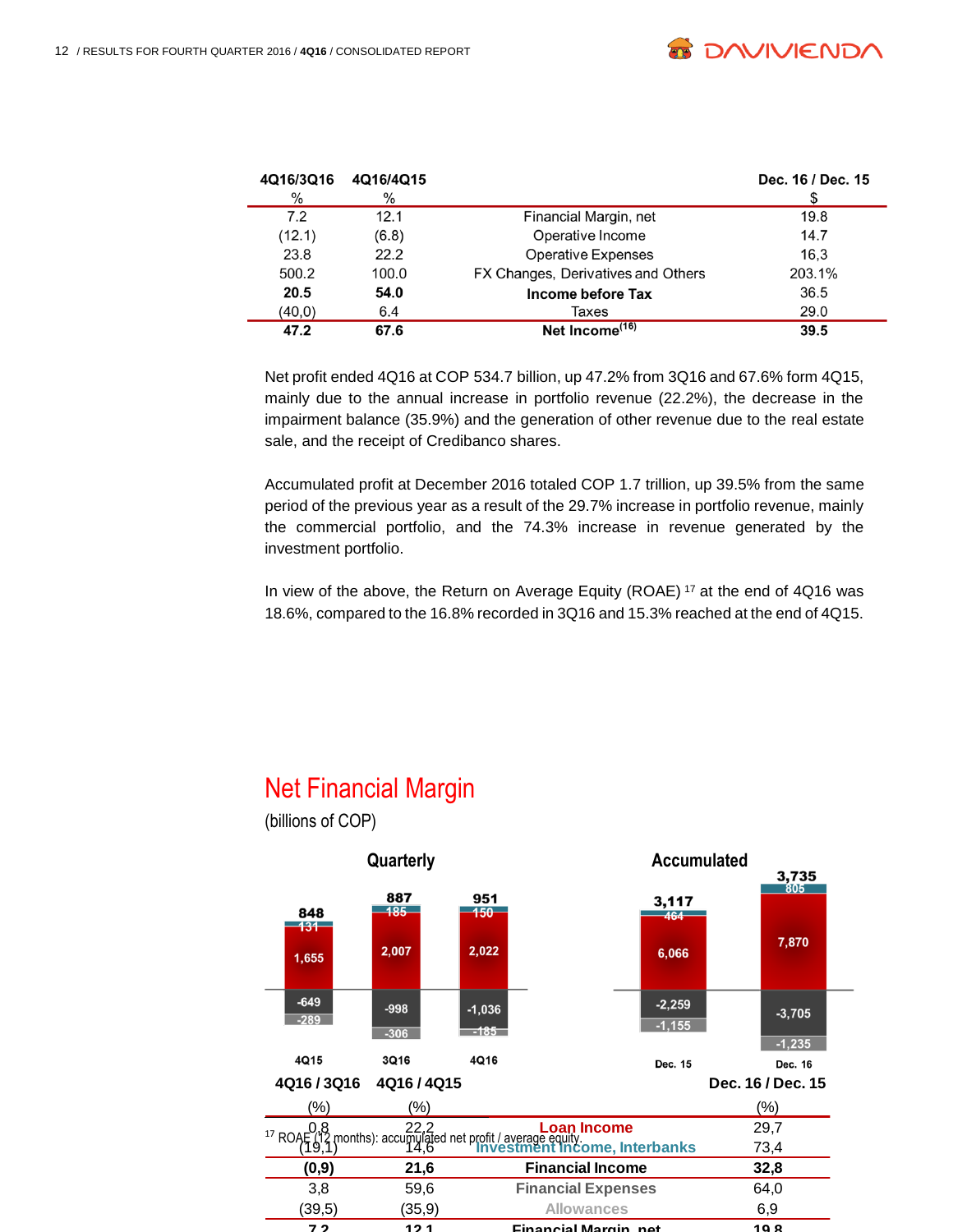

The net financial margin ended the quarter at COP 950.8 billion, growing due to the lower level of impairment recorded during the quarter and the increase in portfolio revenue, mainly the commercial portfolio.

The accumulated net financial margin was COP 3.7 trillion, which showed an increase due to the increasing financial income generated particularly by the commercial and consumer portfolios and the results obtained by the investment portfolio. As a result, the NIM<sup>18</sup> ended 4Q16 at 6,4%, down 19 basis points from 3Q16, standing at levels similar to those recorded at the end of 4Q15.

#### Income from Interest on Loans

Income from interest on loans for the quarter totaled COP 2 trillion, growing mainly due to the performance of the commercial and consumer portfolios. The balance of the average performing loans grew 3.2% compared to 3Q16 and 18.1% in relation to 4Q15 and the implicit rates increased 18 and 101 basis points, respectively.

In 4Q16, income from interest on commercial loans totaled COP 912.1 billion, up 1.5% from 3Q16 and 38.9% from 4Q15, due to the results in Colombia (with an 0.8% quarterly and 53.8% annual growth), mainly in the corporate segment. In foreign subsidiaries, the commercial portfolio generated USD 63.1 million in revenue, up 1.8% from 3Q16 and 2.1% from 4Q15, particularly in Costa Rica and El Salvador.

The income from the consumer portfolio reached COP 719.1 billion, up 6.4% from 3Q16 and 22.4% from 4Q15, mostly in Colombia, whose income grew 6.7% compared to 3Q16 and 25.7% compared to 4Q15, particularly in credit cards and free investment loans. In foreign subsidiaries, income from the consumer portfolio amounted to USD 24.9 million, remaining at stable levels.

Quarterly income from the mortgage portfolio amounted to COP 391.0 billion, down 9.7% from 3Q16 and 3.5% from 4Q15 due to the impairment in the quality of several low-income mortgage loans in Colombia, disbursed without the interest free benefit and in UVR in 2012 and leasing. In foreign subsidiaries, revenue from the mortgage portfolio amounted to USD 25.4 million, up 2.9% from 3Q16 and 6.2% from 4Q15, mainly driven by Costa Rica and Panama.

As a result, the accumulated income of the consolidated portfolio as of December 2016 totaled COP 7.9 trillion, up 29.7% from the accumulated amount recorded at the same period of the previous year, where the 45.6% increase in income from the commercial

<sup>&</sup>lt;sup>18</sup> NIM (12 months): Accumulated gross financial margin / average earning assets.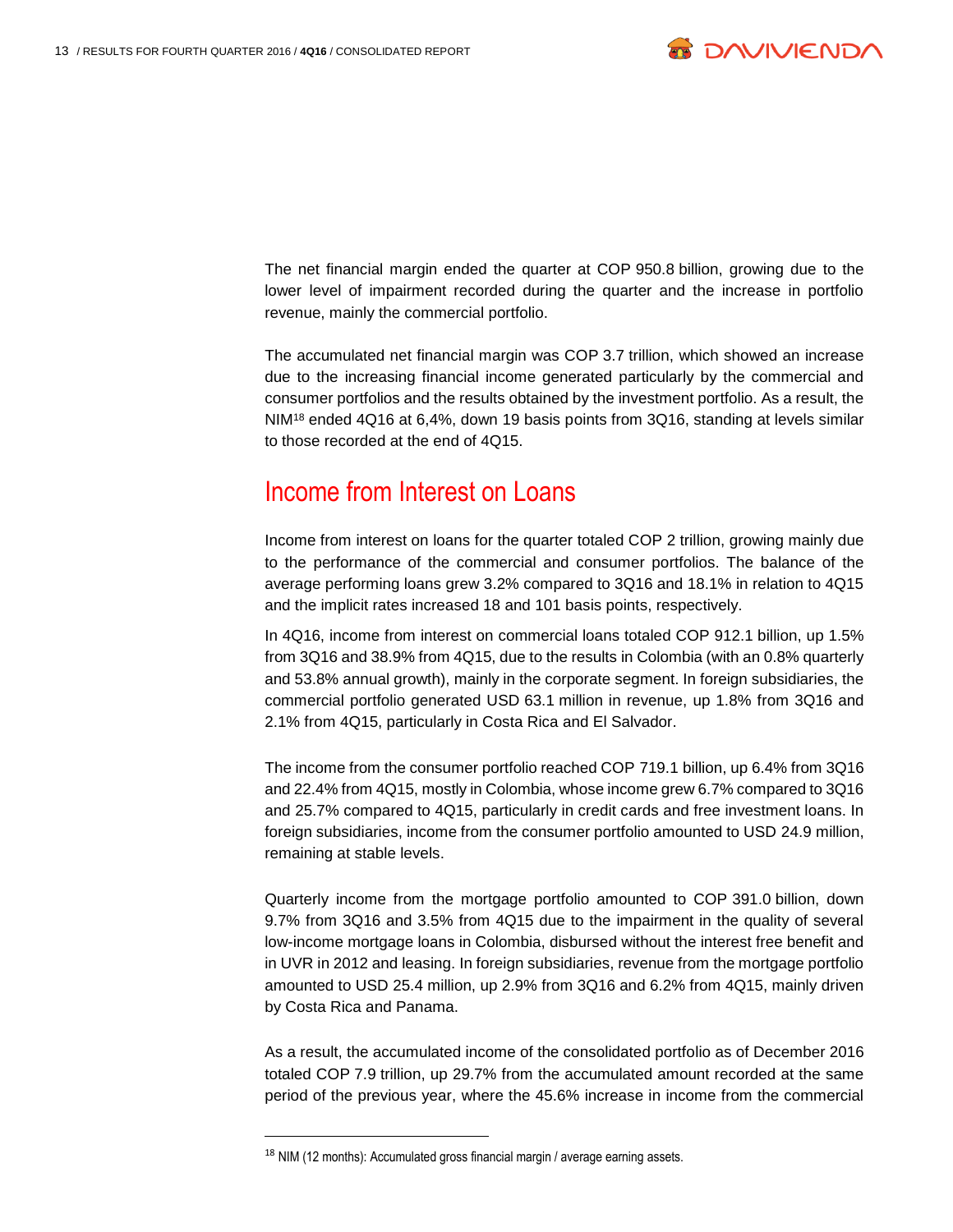

portfolio stood out. Accumulated income from the mortgage and consumer portfolios grew 19.1% and 20.2%, respectively.

### Income from Investments and Interbank Funds

Quarterly income from the investment portfolio and interbank funds totaled COP 149.6 billion, down 19.1% from 3Q16 driven by the decrease in the position of securities in UVR in Colombia. Compared to 4Q15, income from investments increased 14.6%, mainly due to the UVR investments bought indexed to UVR, given the inflation expectations for the first half of 2016 in Colombia.

So far this year, the strategies implemented in the interbank and investment portfolio have allowed a total accumulated income of COP 805.5 billion at the end of December 2016, up 73.4% compared to the same period of the previous year.

#### Financial Expenses

Financial expenses of 4Q16 ended at COP 1.04 billion, mainly due to the increased volume of term deposits, savings accounts and bond issuances in Colombia.

In Colombia, financial expenses totaled COP 889.0 billion, up 3.6% from the previous quarter and 69.8% from 4Q15, mainly due to the higher cost of term deposits (up 85.3% from 4Q15), mostly in long term deposits. In addition, the cost of deposits in savings accounts increased by 19.8% compared to 3Q16 and 106.6% compared to 4Q15, closing at COP 256.3 billion. Finally, as a result of the two local bond issuances during 3Q16, interests increased 32.7% compared to 4Q15.

In foreign subsidiaries, financial expenses totaled USD 48.7 million, up 2.3% from 3Q16 and 18.3% from 4Q15, due to the increase in the expenses of savings accounts and loans with financial entities.

Accumulated financial expenses at the end of the year totaled COP 3.7 trillion, up 64.0% from the same period of the previous year, mainly due to the performance of term deposits and savings accounts, which recorded growths of 66.8% and 96.0% in the accumulated cost, respectively.

# Net Provision Expenses

l

Net provision expenses in 4Q16 totaled COP 185.0 billion, down 39.55% from 3Q16 and 35.9% from 4Q15, due to the 36.8% decrease during the quarter in Colombia and 45.0% decrease compared to 4Q15, closing at COP 134.2 billion, mainly in the mortgage portfolio. As a result, the cost of risk<sup>19</sup> stood at 1.69%, down 20 basis points from that recorded at the end of 3Q16.

<sup>19</sup> Provision expense (accumulated 12 months) / gross portfolio.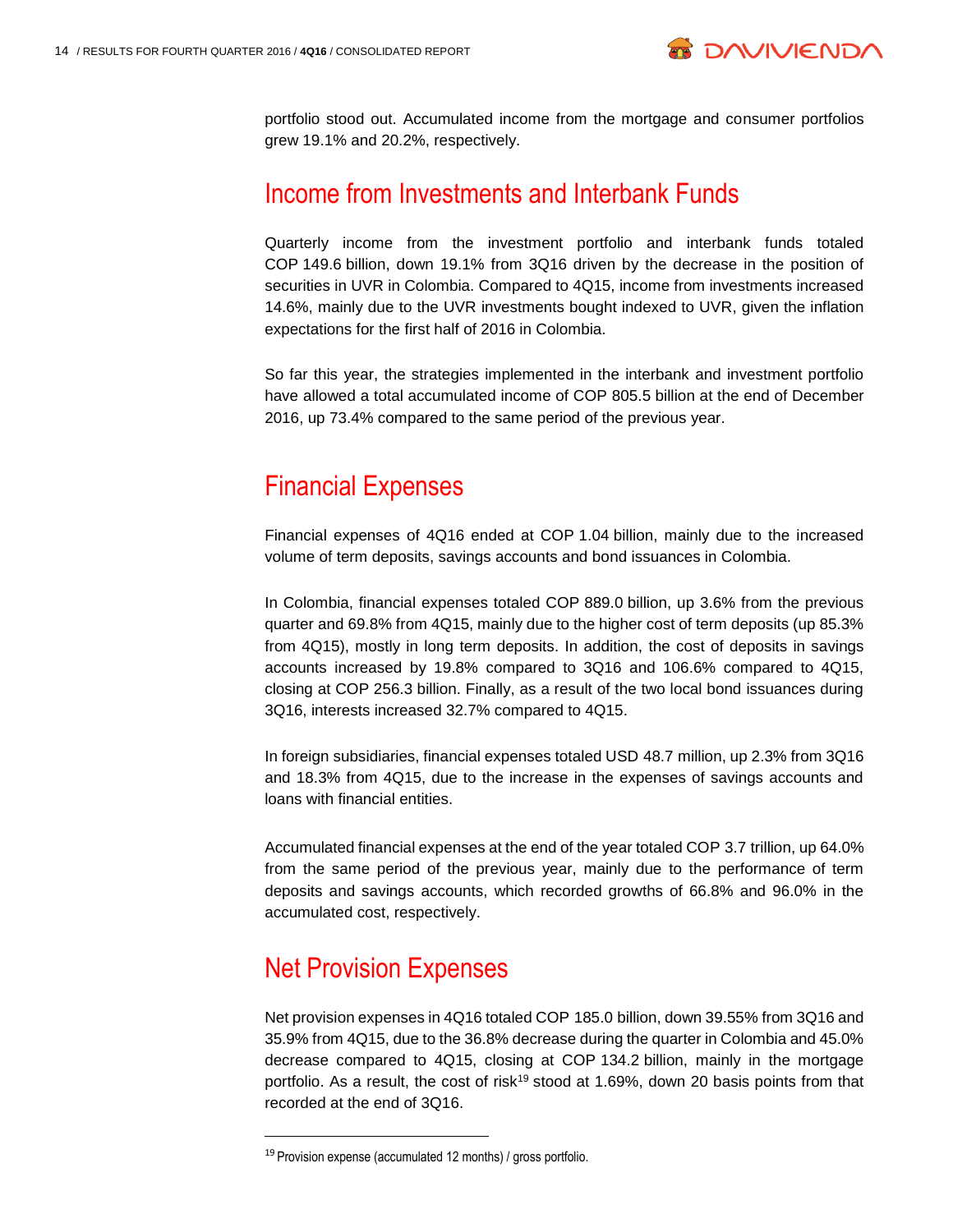

The accumulated net provision expenses at the end of 2016 amounted to COP 1.2 trillion, up 6.9% from the end of 2015, including the increase in the mortgage portfolio provisions due to the updated variables to estimate the calculation of provisions in September 2016.

### Net Operating Income

Operating expenses in 4Q16 totaled COP 250.6 billion, down 12.1% from 3Q16 and 6.8% from 4Q15, driven mainly by the reclassification of the sale of CIFIN for COP 57 billion to equity.

Operating income in Colombia amounted to COP 178.5 billion, down 18.2% from 3Q16 as a result of reclassification of the profit generated by the sale of CIFIN, which is recognized in retained earnings, without affecting the period results, which represents a reduction of COP 57.5 billion compared to 4Q15, consolidated operating income decreased by 14.6%, also due to the reclassification of profit because of sale of CIFIN at fair value.

In foreign subsidiaries, operating income ended at USD 23.9 Million, up 5.8% from 3Q16 and 19.0% from 4Q15 as a result of lower commission expenses mainly in Costa Rica and El Salvador.

Accumulated operating income totaled COP 1.13 billion, up 14.7% from December 2015.



#### Operating expenses

 $\overline{a}$ 

<sup>&</sup>lt;sup>20</sup> Other expenses include amortization and depreciation, amortization of intangible assets, taxes and deposit insurance.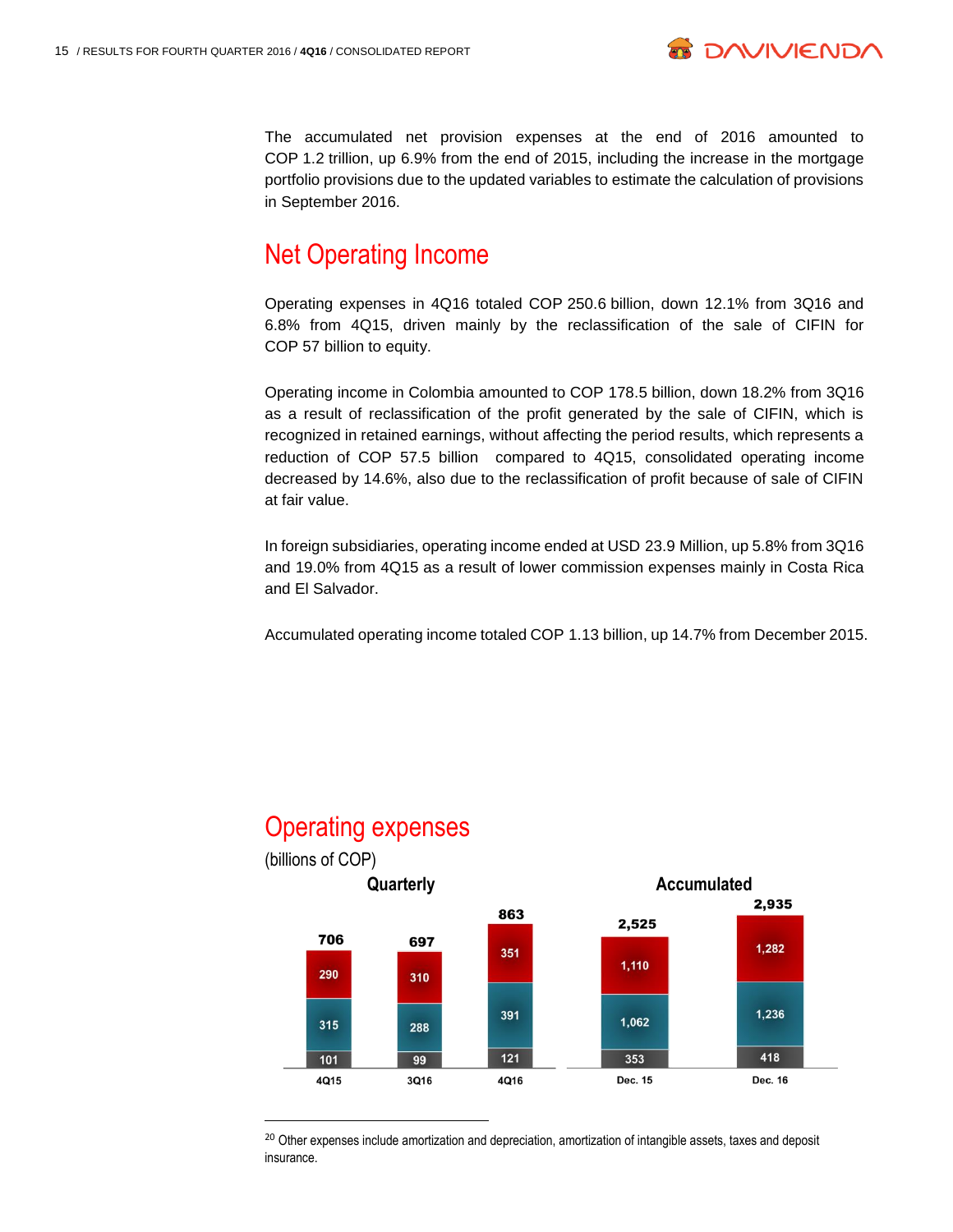

 $\overline{a}$ 

| 4Q16/3Q16 | 4Q16/4Q15 |                                | Dec. 16/ Dec. 15 |
|-----------|-----------|--------------------------------|------------------|
| (%)       | (%)       |                                | $(\% )$          |
| 13.0      | 21.0      | <b>Personnel expenses</b>      | 15.4             |
| 35.9      | 24.2      | <b>Operating expenses</b>      | 16.4             |
| 22.1      | 19.2      | Other expenses <sup>(20)</sup> | 18.5             |
| 23.8      | 22.2      | <b>Total expenses</b>          | 16.3             |

Operating expenses in 4Q16 totaled COP 863.1 billion, up 23.8% from that recorded in 3Q16 and 23.8% from 3Q16 and grow 22.2% compared to 4Q15, mainly driven by the increase in personnel expenses (21.0%), higher administrative expenses (20.9%) and a tax increase (30.3%) mainly explained by Industry and Comerce because of higher profits and registration of the real estate sale.

In Colombia, the quarter's operating expenses totaled COP 662.7 billion, up 29.8% from 3Q16, driven by the 48.2% increase in operating expenses, mainly administrative expenses, which grew 52.8% due to software development and professional fees for risk management, business intelligence and fraud prevention consultancy services, investment at Davivienda mobile app and transactional monitoring of debit and credit cards. Compared to 4Q15, operating expenses in Colombia increased by 26.8%, mostly due to the higher administrative (21.2%) and employee benefit expenses (35.9%), particularly due to the COP 28.9 billion payment of seniority bonuses.

In foreign subsidiaries, operating expenses ended at USD 666.4 million, up 5.0% from 3Q16 and 9.3% from 4Q15, due to the higher expense on advertising campaigns, particularly in El Salvador and Costa Rica.

Therefore, accumulated operating expenses at December 2016 amounted to COP 2.9 trillion, up 16.3% compared to the same period of the previous year, which caused Efficiency<sup>21</sup> to closed at  $45.1\%$  compared to the  $46.8\%$  recorded at the end of 2015.

# Net Foreign Exchange and Derivatives

In 4Q16, COP 58.7 billion were generated in income from net foreign exchange and derivatives, up 20.2% from 3Q16 and 100% from 4Q15, explained by the short position held in foreign currency through derivative financial instruments, accordingly with the exchange hedging strategy of the consolidated balance sheet, which generated a positive effect on the income statement given the scenario of revaluation of the Colombian peso that prevailed during the analysis period, close to 4.7%

Accumulated income from net exchange and derivatives at December 2016 amounted to COP 178.2 billion, up 24.1% from the end of the same period of the previous year.

<sup>&</sup>lt;sup>21</sup> Efficiency (12 months): operating expenses / (gross financial margin + operating income + other net income and expenses).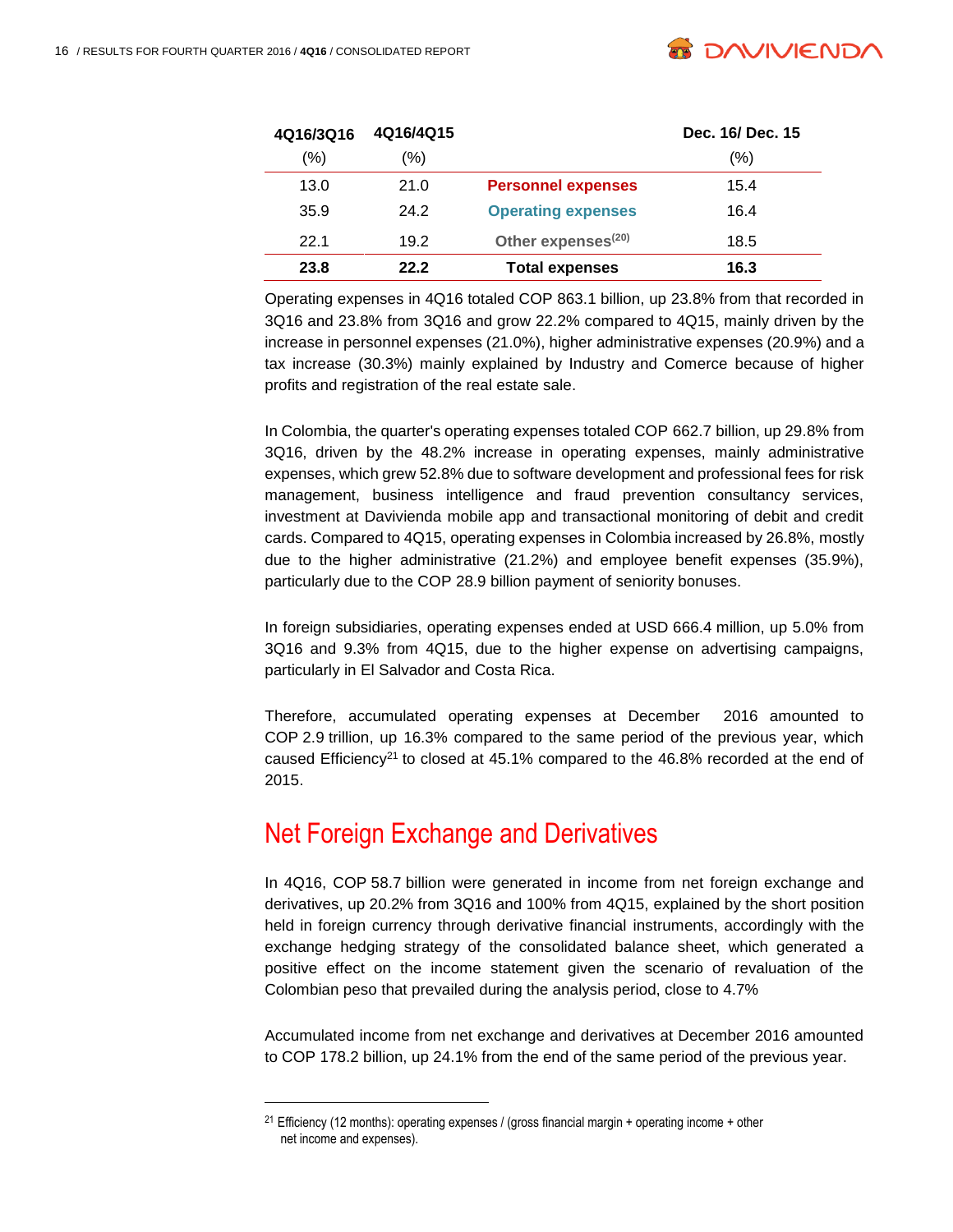

#### **Taxes**

In 4Q16, Davivienda recorded taxes for COP 96.5 billion, down 40.0% from 3Q16, driven mainly by reimbursement of deferred tax due to the sale of fixed assets in December. Compared to 4Q15, taxes increased by 6.4%, mainly due to the higher profit. Therefore, accumulated tax as of December 2016 totaled COP 619.3 billion, up 29.0% from the previous year.

The information presented herein is purely for informative and illustrative purposes. It is not, nor is it intended to be, a source of legal or financial advice on any subject matter.

The financial information and projections are based on information obtained and calculations performed internally by Davivienda and may be subject to changes or adjustments. Any change in the current circumstances may affect the validity of the information or the conclusions presented herein.

The examples mentioned are not to be taken as a guarantee for future projections, and are not assumed or binding, expressly or implicitly, in relation to expected projections in the future.